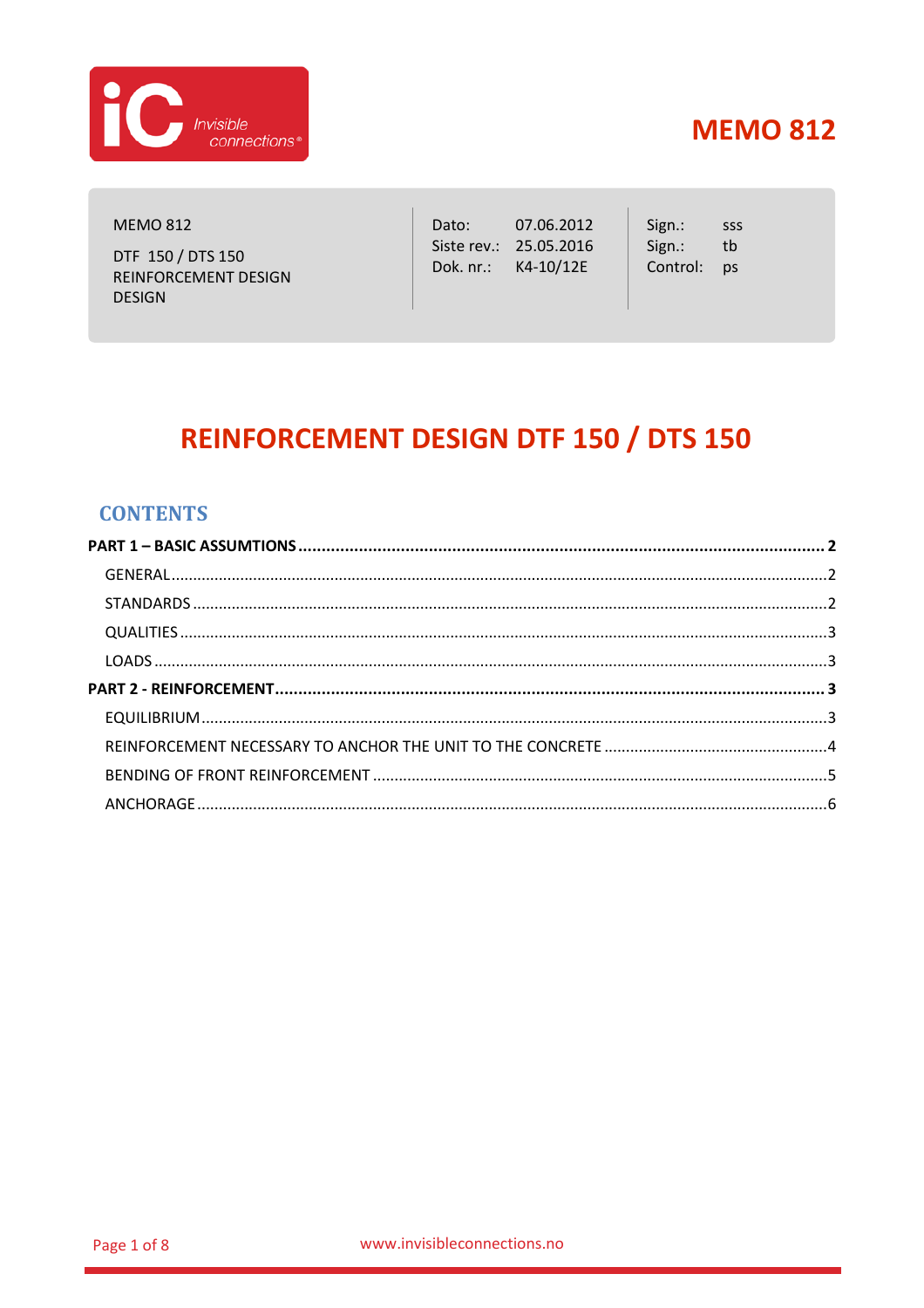



# <span id="page-1-0"></span>**PART 1 – BASIC ASSUMTIONS**

### <span id="page-1-1"></span>**GENERAL**

The following calculations of anchorage of the units and the corresponding reinforcement must be considered as an example illustrating the design model. The calculations give the reaction forces from the unit to the element, and the recommended reinforcement includes only the reinforcement necessary to anchor these forces to the concrete. The unit may be used in DT-elements with various cross-sections. Thus, no recommendations on the reinforcement layout of the element are given, as this cannot be generalized. The DT-element must be designed for the forces  $R_1$  and  $R_2$  and it must always be checked that the forces from the anchorage reinforcement can be transferred to the main reinforcement of the concrete element.

**The information found here and in the memos assumes that the design of the elements and the use of the units in structural elements are carried out under the supervision of a structural engineer with knowledge about the behaviour of concrete structures. Be aware of the increase in shear force (R1) in the end of the element, compared to the situation with underlying support where the shear force equals the support reaction force.**

To ensure structural integrity of the steel unit itself the position of the anchoring reinforcement relative to the unit shall be as illustrated in [Figure 3.](#page-6-0)

#### <span id="page-1-2"></span>**STANDARDS**

The calculations are carried out in accordance with:

• Eurocode 2: Design of concrete structures. Part 1-1: General rules and rules for buildings.

The selected values for the NDP's in the following calculations are:

| <b>Parameter</b> |    |              | wcc        | <b>MCL</b>       |
|------------------|----|--------------|------------|------------------|
| Value            | ∸, | -<br>A<br>-- | OC<br>U,OJ | $\Omega$<br>u,oj |

*Table 1: NDP's in EC2.*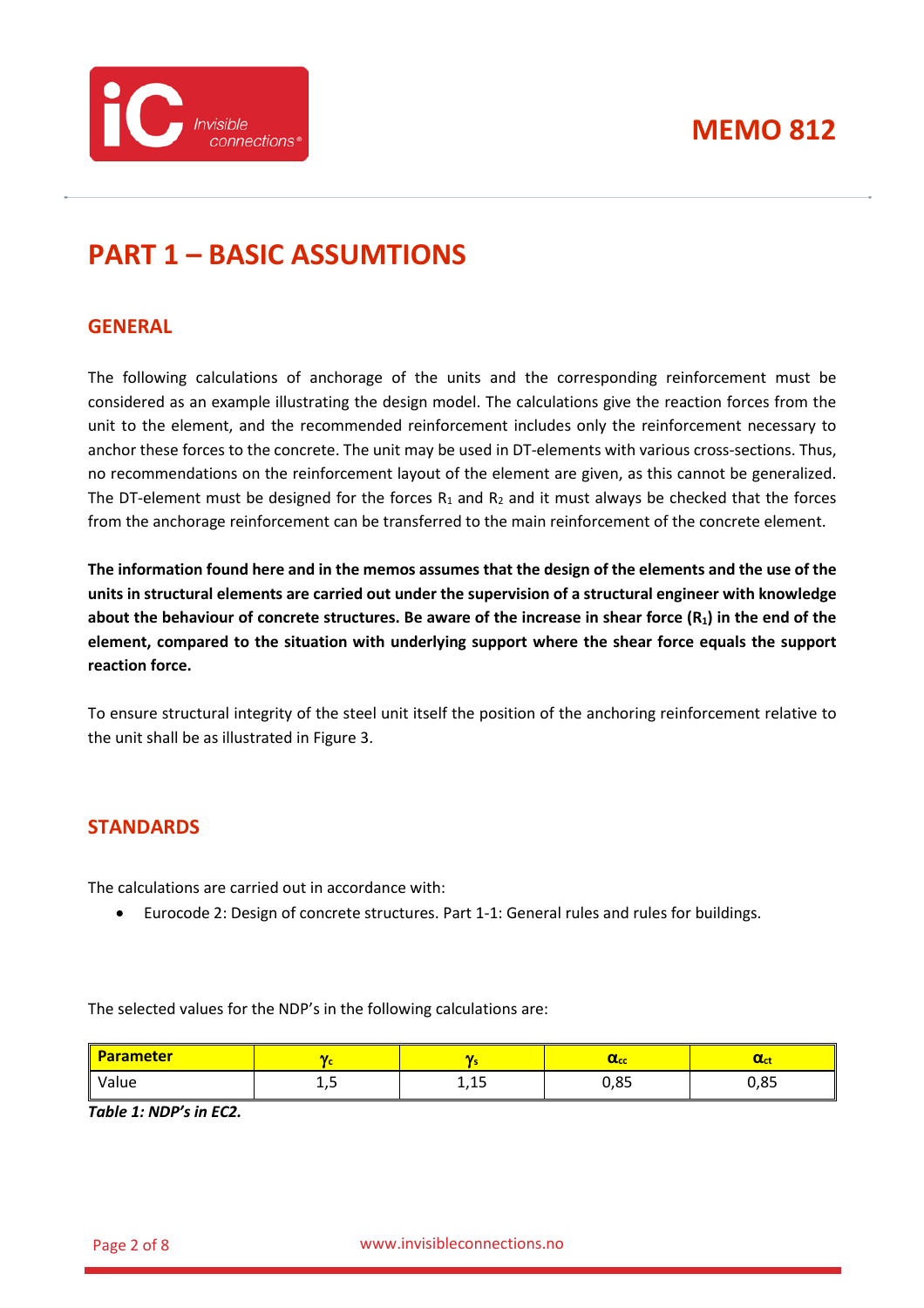



### <span id="page-2-0"></span>**QUALITIES**

Concrete grade C30/37:

| $f_{ck}$ = 30,0 MPa                                                                                                                  | EC2, Table 3.1 |
|--------------------------------------------------------------------------------------------------------------------------------------|----------------|
| $f_{\rm cd} = \alpha_{\rm cc} \times f_{\rm ck}/\gamma_{\rm c} = 0.85 \times 30/1.5 = 17.0 \text{ MPa}$                              | EC2, Pt.3.15   |
| $f_{\text{ctd}} = \alpha_{\text{ct}} \times f_{\text{ctk},0.05} / \gamma_c = 0.85 \times 2.00 / 1.5 = 1.13 \text{ MPa}$              | EC2. Pt.3.16   |
| $f_{\text{bd}} = 2.25 \times \eta_1 \times \eta_2 \times f_{\text{ctd}} = 2.25 \times 0.7 \times 1.0 \times 1.13 = 1.78 \text{ MPa}$ | EC2. Pt.8.4.2  |

Reinforcement 500C (EN 1992-1-1, Annex C): Note: *Reinforcement steel of different qualities may be chosen provided that the calculations take into account the actual yield strength (fy ≤ 500 MPa) and that the bendability is sufficient for fitting the vertical suspension reinforcement to the half round steel in front of the unit.*

$$
f_{yd} = f_{yk}/\gamma_s = 500/1,15 = 435 \text{ MPa}
$$
 EC2, Pt.3.2.7

#### <span id="page-2-1"></span>**LOADS**

Maximum cantilever (load location): 75mm

<span id="page-2-2"></span>Vertical ultimate limit state load:  $F_V = 150kN$ . Horizontal ultimate limit state load in axial direction:  $F_H = 0kN$ . Horizontal ultimate limit state load in transverse direction:  $F_T=0kN$ .

### **PART 2 – REINFORCEMENT**

#### <span id="page-2-3"></span>**EQUILIBRIUM**

For evaluation of the reaction forces from the unit, the following geometry may be used. The assumed location of the reaction forces represents a conservative simplification with rounded values compared to the assumptions used when designing the unit. The geometry accounts for approximately 5mm tolerances on the location of the front reinforcement. However, the nominal planned location of anchoring reinforcement is equal for the DTS and DTF units and shall always be as illustrated in [Figure 3.](#page-6-0)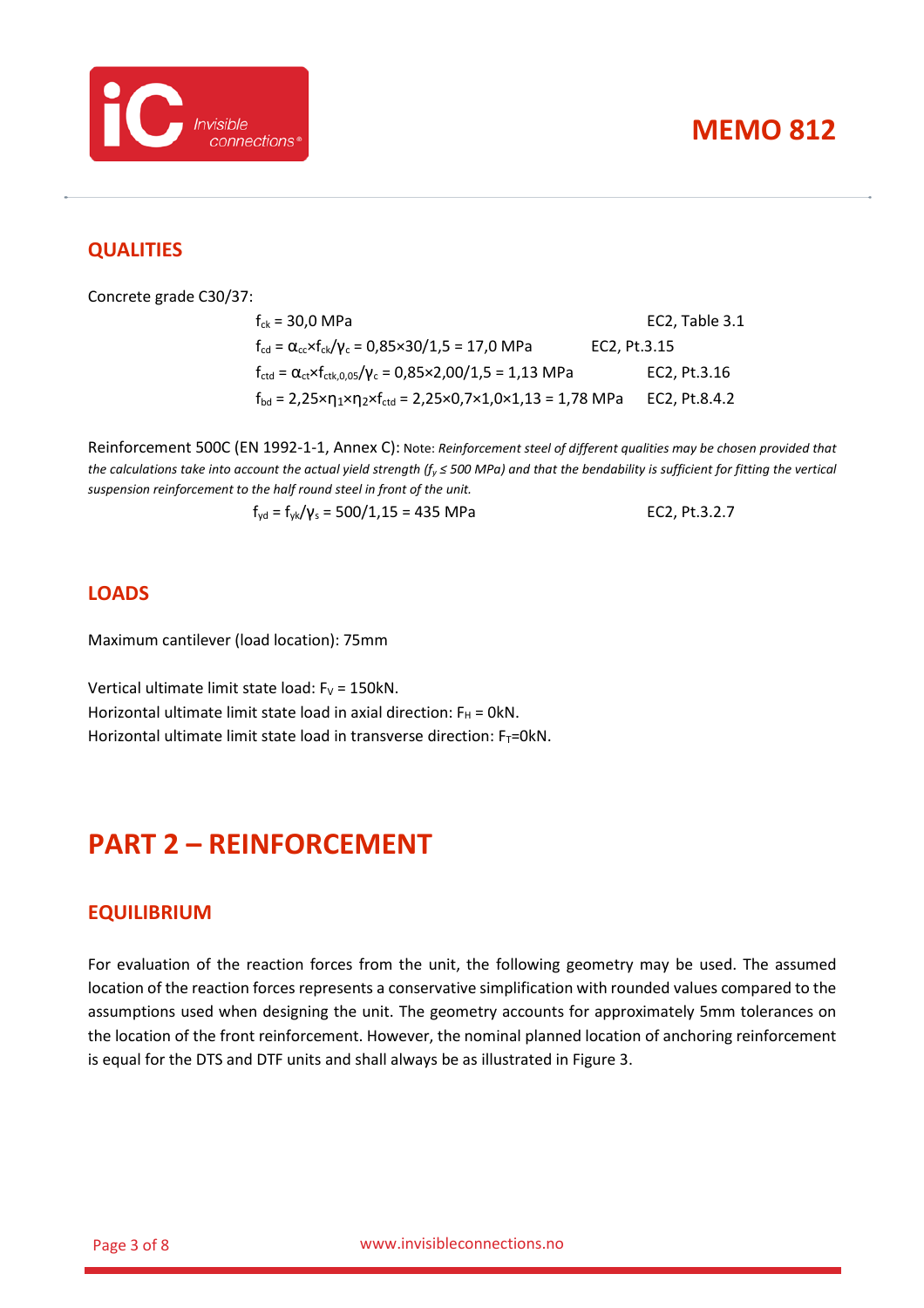





#### *Figure 1: Forces acting on the unit.*

 $F_V$  = External force on the inner tube  $R_1$ ,  $R_2$ = Support reaction forces of the inner tube.

The equilibrium equations for the inner tube become:

1):  $\Sigma M=0$ :  $F_V \times 125 - R_2 \times 225=0$ 

2):  $\Sigma F_v = 0$ :  $F_v + R_2 - R_1 = 0$ 

Results:

*kN mm*  $R_2 = \frac{150kN \times 125mm}{225} \approx 83$ 225  $\frac{150kN \times 125mm}{225mm} \approx$ 

Support reaction force at front of unit:

*R*<sup>1</sup> = 150*kN* + 83*kN* = 233*kN*

### <span id="page-3-0"></span>**REINFORCEMENT NECESSARY TO ANCHOR THE UNIT TO THE CONCRETE**

Reinforcement R<sub>1</sub>:  $A_{s1} = R_1 / f_{sd} = 233000 / 435 = 536$ mm<sup>2</sup> Select 2Ø16 =2×2×201mm<sup>2</sup>=804mm<sup>2</sup> Capacity selected reinforcement: R=804mm<sup>2</sup>×435MPa=350kN Stress: σ=233000/804=290MPa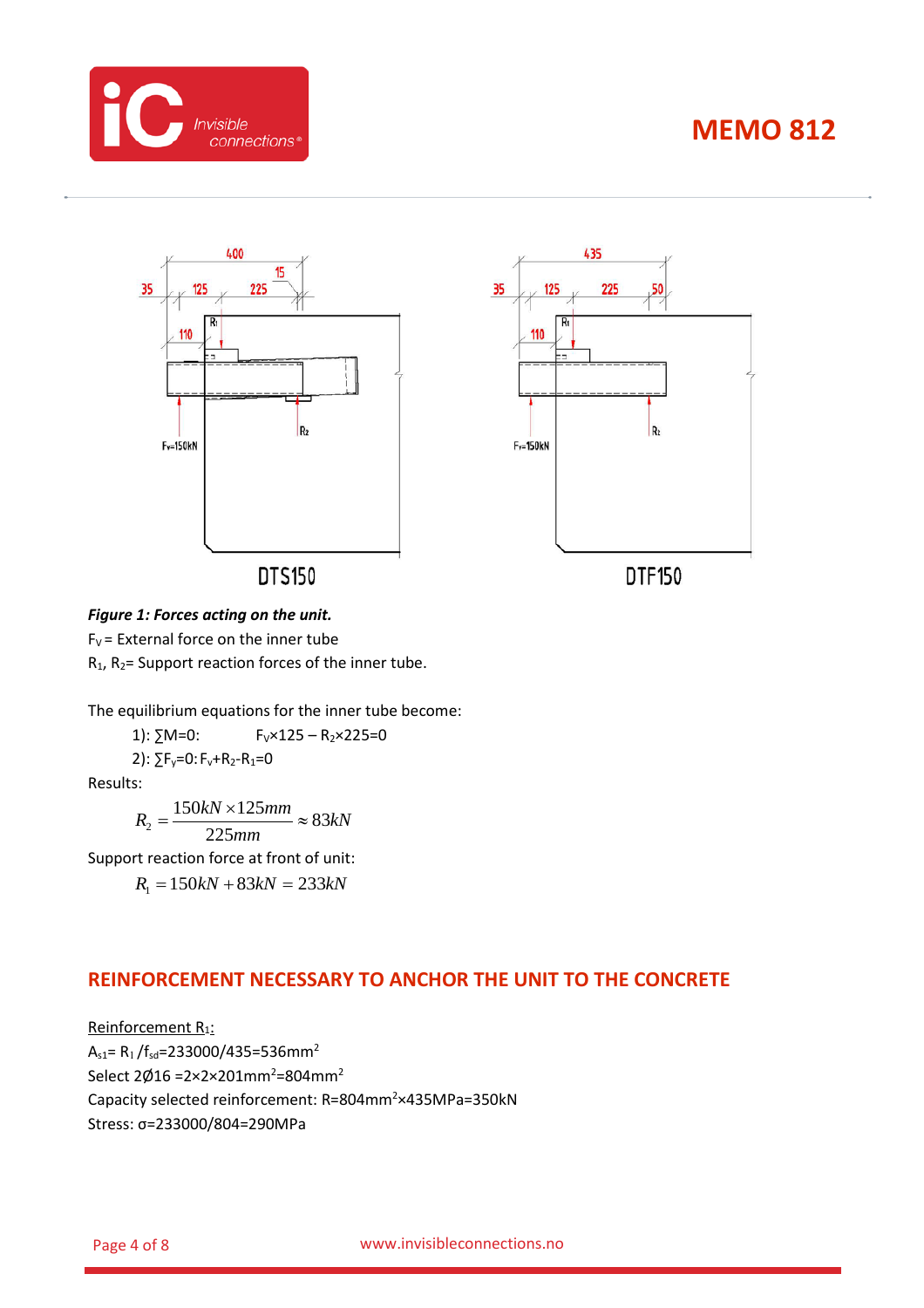

Reinforcement R2:

 $A_{s2} = R_2 / f_{sd} = 83000 / 435 = 191$ mm<sup>2</sup>

If the shear reinforcement in the DT is made from Ø8 bars, two additional bars (200mm<sup>2</sup>) at back of the unit will be sufficient anchoring.

### <span id="page-4-0"></span>**BENDING OF FRONT REINFORCEMENT**



*Figure 2: Compression diagonal.*

Allowable concrete stress in node, EC2, clause 6.5.2:

$$
f_{cd2} = 0.6 \times (1 - \frac{f_{ck}}{250}) \times f_{cd}
$$

Concrete stress in node:

$$
\sigma_c = \frac{R_1}{b \times \emptyset_m \times \sin \theta \times \cos \theta}
$$

b =effective width of the web to transfer compression diagonal in the DT.

(if the compression diagonal crosses the unit, the width of the unit should be subtracted)

 $\phi_{\rm m}$ = Mandrel diameter of front reinforcement

θ=assume compression diagonal in 45degrees.

Solving for  $\phi_m$ :

$$
\varnothing_m = \frac{R_1}{b \times \sigma_c \times \sin 45 \times \cos 45}
$$

Minimum mandrel diameter is found for the maximum concrete stress in the node:

$$
\varnothing_{m,\min} = \frac{R_1}{b \times f_{cd2} \times 0.5}
$$

When the effective width (b) is known, the minimum mandrel diameter may be calculated from the above formula.

#### Page 5 of 8 www.invisibleconnections.no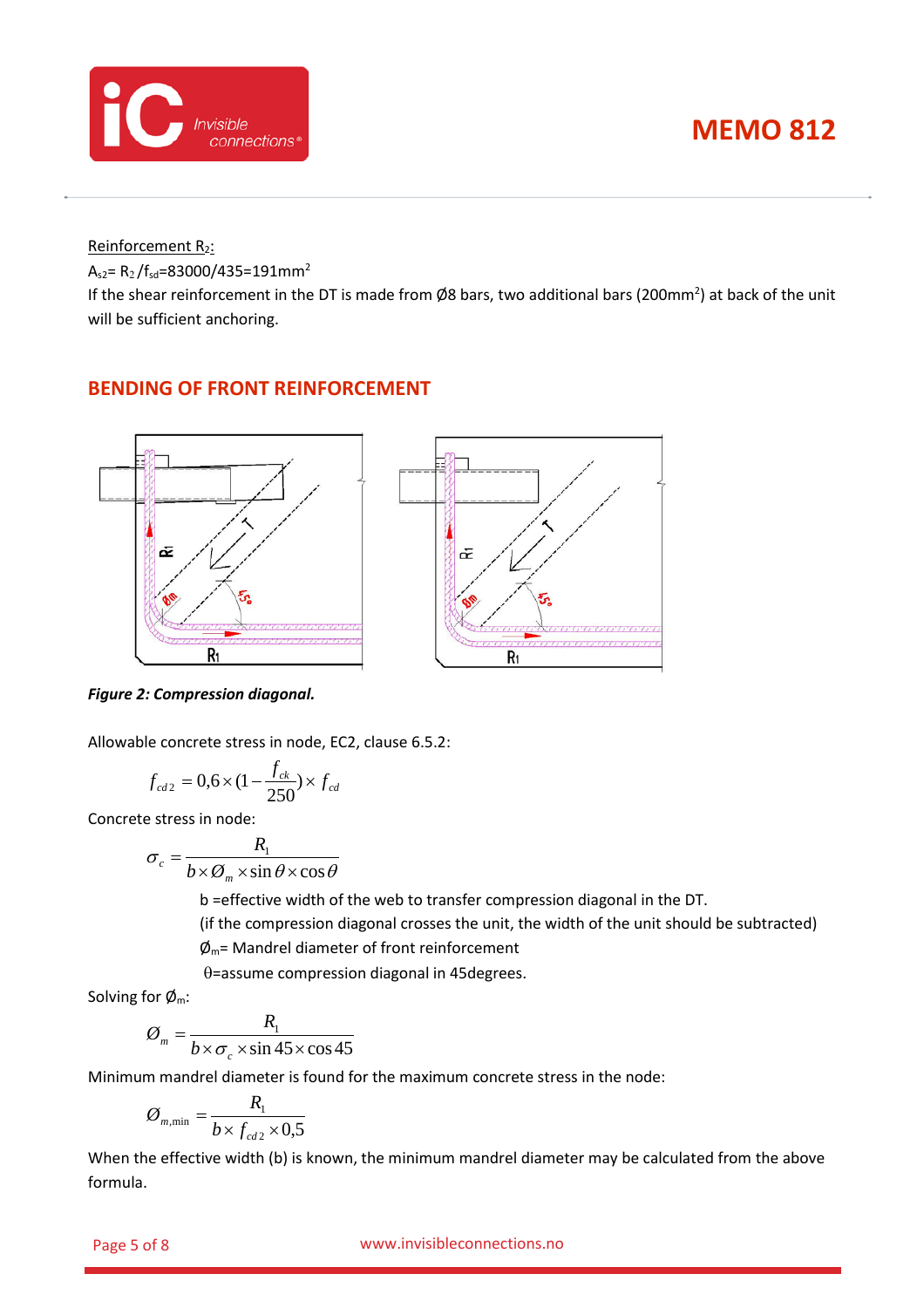

### <span id="page-5-0"></span>**ANCHORAGE**

See [Figure 3.](#page-6-0) According to EC2 clauses 8.4.3 and 8.4.4:

 $I_{\text{bd}} = \alpha_1 \times \alpha_2 \times \alpha_3 \times \alpha_4 \times \alpha_5 \times I_{\text{b,read}} \geq I_{\text{b,min}}$ 

 $\emptyset$ 16:  $I_b$ 

$$
_{\text{p,req'd}} = \frac{\cancel{0}}{4} \times \frac{\sigma_{sd}}{f_{bd}} = \frac{16}{4} \times \frac{290}{1,78} = 652 \text{ mm}
$$

 $I_{b,min} = max(0,3 \times I_{b,reqd}; 10 \times \emptyset; 100mm) = 196 mm$ Straight bar:

$$
\alpha_1 = 1,0
$$

Concrete cover:

 $\alpha_2$  = 1–0,15×(c<sub>d</sub>–3ר)/Ø

Neglecting any positive effect of concrete cover, selecting  $\alpha_2=1,0$ 

Confinement by reinforcement:

 $\alpha_3 = 1 - K \times \lambda$ 

Neglecting any positive effect of transverse reinforcement, selecting  $\alpha_3 = 1.0$ Confinement by welded transverse reinforcement:

 $\alpha_4$  = Not relevant.

Confinement by transverse pressure:

 $\alpha_5$  = Not relevant.

 $\alpha_2 \times \alpha_3 \times \alpha_5 = 1,0 \times 1,0 \times 1,0 = 1,0 > 0,7 - OK$ 

 $I_{\text{bd}} = 1,0 \times 1,0 \times 1,0 \times 1,0 \times 1,0 \times 652 = 652$ mm ⇒Select l=700mm

#### **IMPORTANT:**

• It must always be checked that the beam's main reinforcement has sufficient anchorage at the end of the horizontal part of the front anchorage. This may lead to greater lengths for the horizontal part of the front anchorage than calculated here.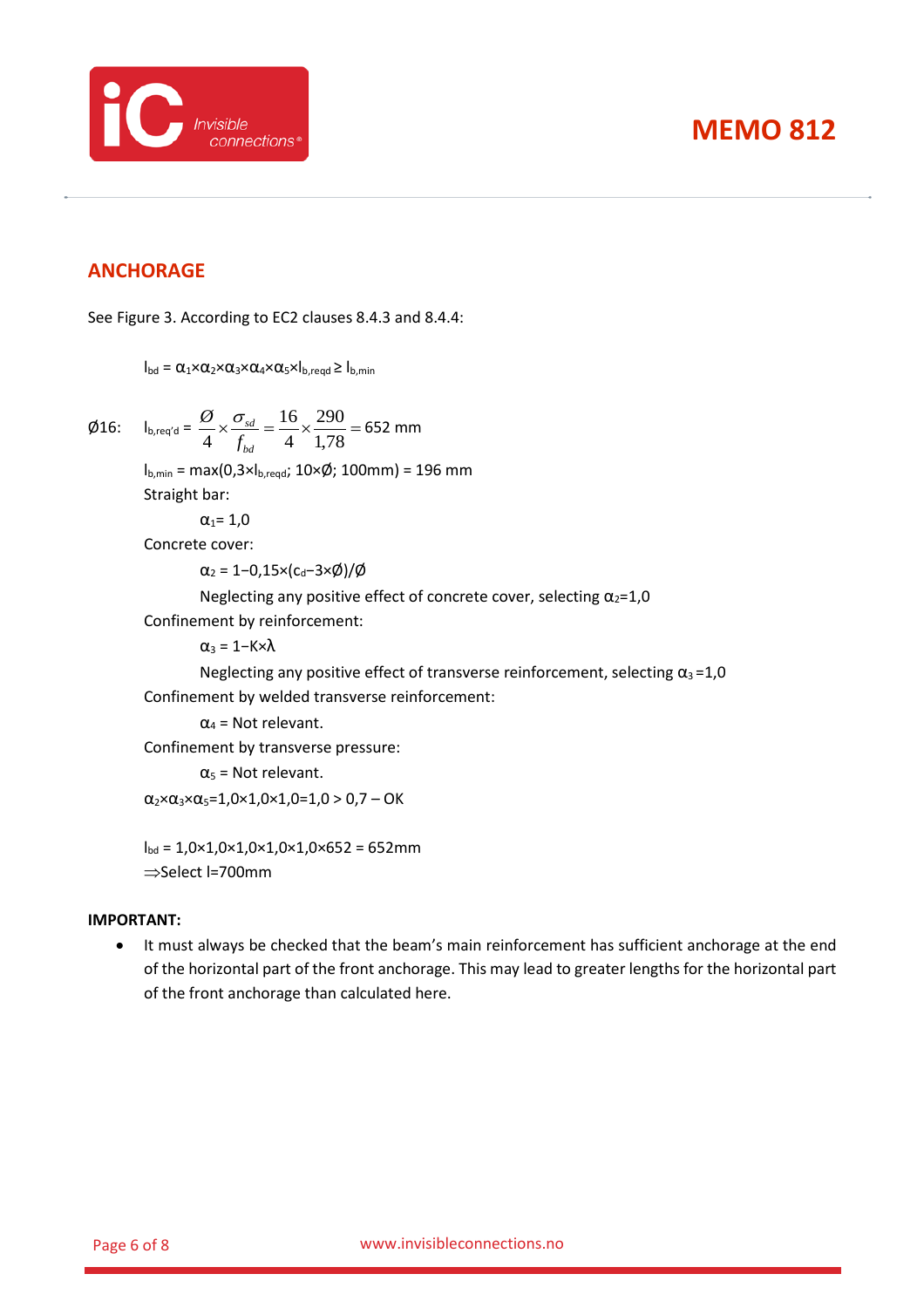



**DTS150** 

#### <span id="page-6-0"></span>*Figure 3: Anchoring reinforcement.*

The integrity of the steel unit is based on the location of the reinforcement bars given i[n Figure 3.](#page-6-0) The position of the bars should not be changed.